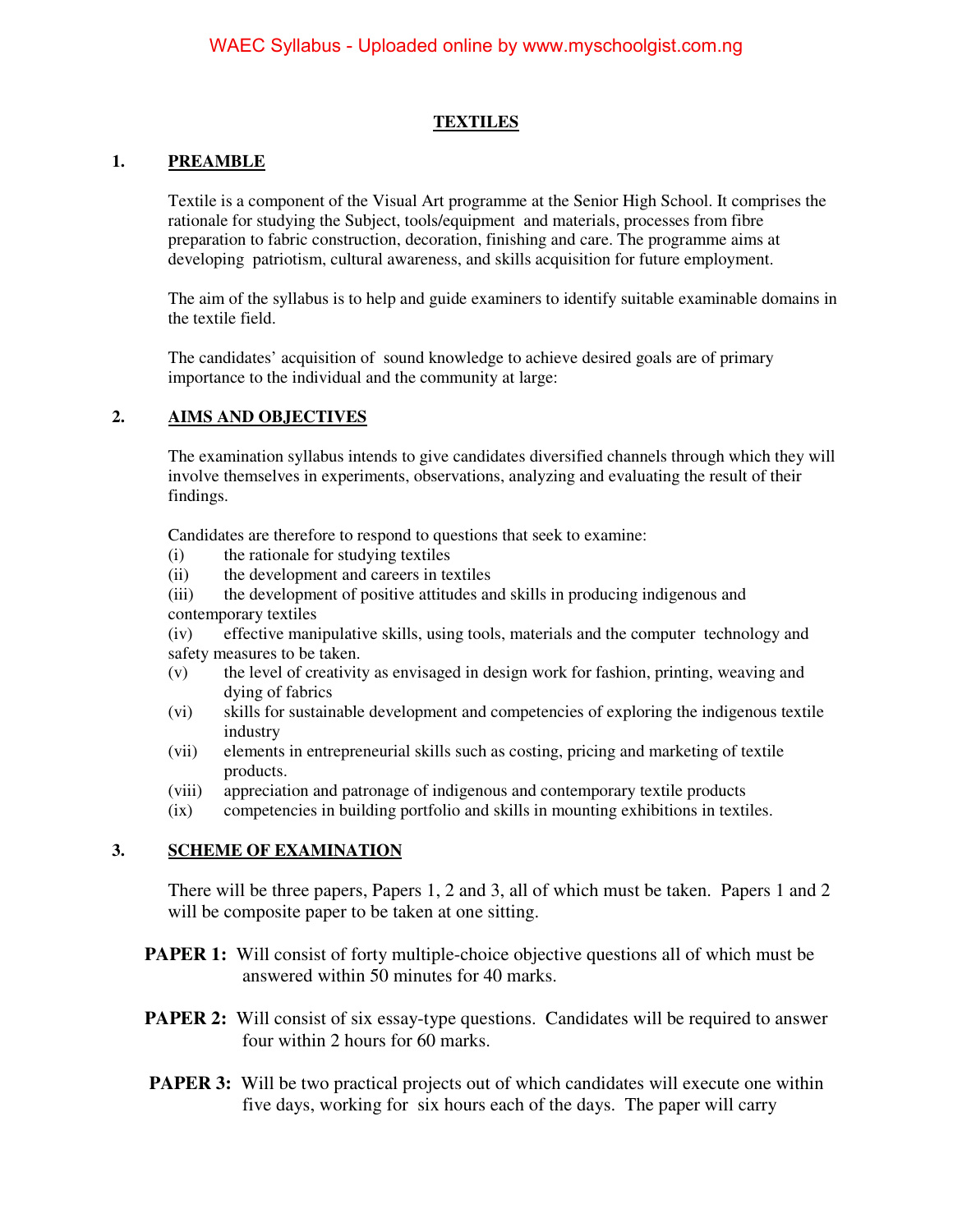80 marks.

 The questions will be sent to the candidates two weeks before the execution period for candidates to study. Designing of sketches and preparatory notes should also be done within the two weeks prior to the execution of the project. These will carry 20 marks. The total mark for the paper is therefore 100.

# **4. DETAILED SYLLABUS**

Textiles, applied in this syllabus, covers general knowledge, identification and use of fibres, textile designing, production, sustainable developments, portfolio building and exhibition and entrepreneurial skills.

Candidates will be expected to respond comprehensively to questions drawn from all areas of textiles in objective, essay and practical forms.

The scope of the syllabus shall therefore cover the following areas:

# **(1) Introduction to Textiles**

- (i) Meaning/rationale for studying Textiles
- (ii) Renowned Ghanaian Textile Artists
- (iii) Developments of textiles and careers
- (iv) Textiles and cultural values.
- (v) Competencies, attitudes and behaviour of the students for emploment and

customers.

## **(2) Textile fibres and Yarns**

- (i) Identification and classification of fibres.
- (ii) Properties and suitability
- (iii) Fibre processing e.g. soaking, ginning, etc.
- iv) Yarn preparation: Traditional and contemporary
- (v) Types of yarn
- (vi) Blends and mixtures
- (vii) Yarn terminologies

# **(3) Fabric construction processes**

(i) Point paper designing: Plain, twill, satin/sateen and variations.

 (ii) Looms and accessories: types of loom (man power ,traditional, broad loom and power looms :eg. shuttleand shuttle less loom and accessories).

- (iii) Textile calculations: weight/cost of warp, weft and fabric.
- (iv) Weaving: Processes (traditional and broad loom) i.e.

 warping, beaming, heddling, reeding, tying up, bobbin winding, etc. Loom motions (Primary, secondary and Auxiliary motion).

- (v) Other fabric construction processes i.e: knitting, crocheting and tapestry.
- (vi) Non woven fabric
- **(4) Fabric decoration and finishing techniques** 
	- (i) Preparation, care and maintenance of tools, materials and equipments.
	- (ii) Basic drawings i.e. using elements and principles of design.
	- (iii) Idea development/preliminary designing/ICT.
- (iv) Usage of indigenous colour schemes, ideas, symbols and cultural motifs for designing.
	- (v) Decorative techniques: dyeing, printing, appliqué and embroidery processes